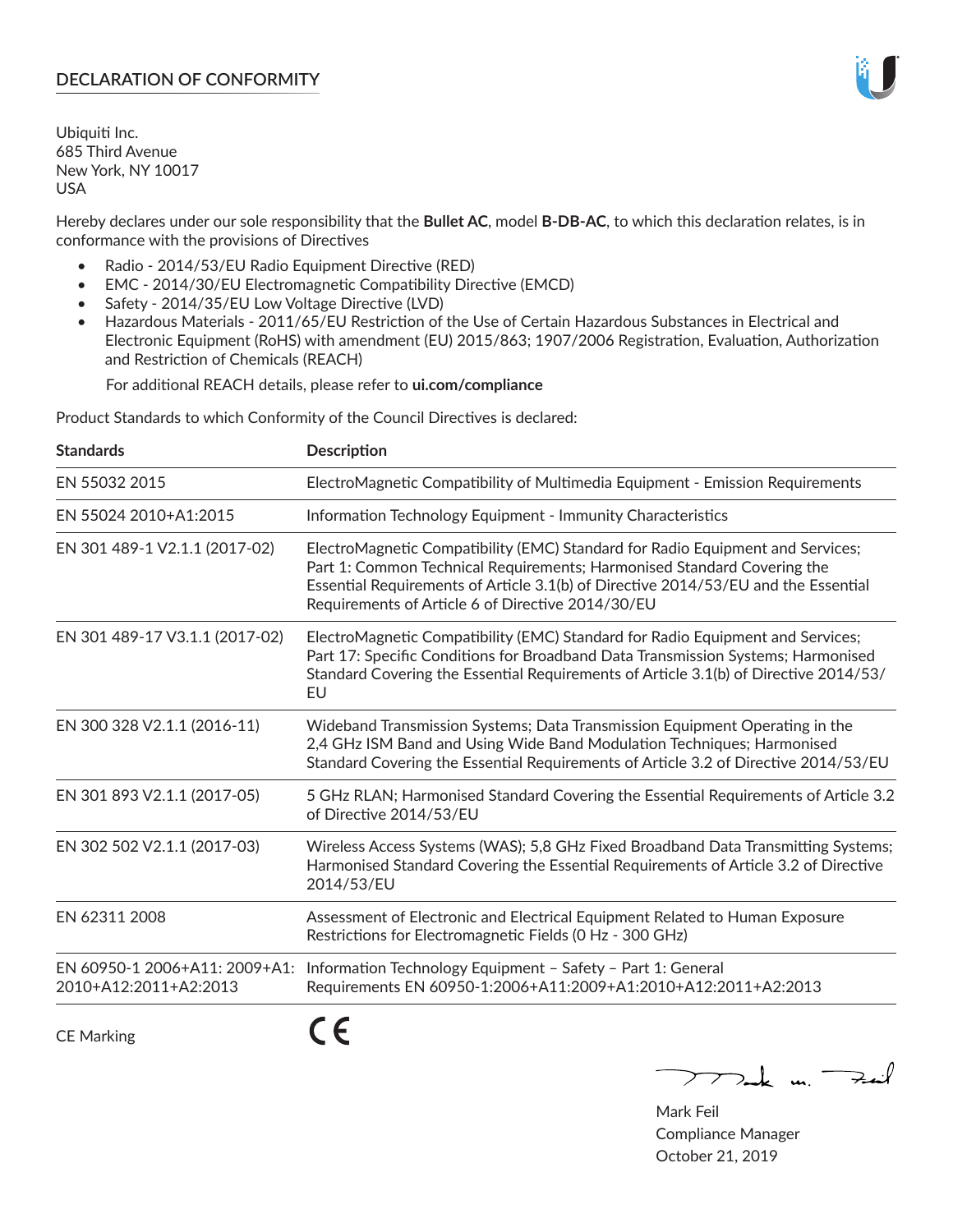# **DECLARATION OF CONFORMITY**



## **български** [Bulgarian]

С настоящото Ubiquiti декларира, че това устройство B-DB-AC е в съответствие със съществените изисквания и други приложими разпоредби на Директиви 2014/53/EC, 2014/30/ЕС, 2014/35/ЕС.

## **Hrvatski** [Croatian]

Ubiquiti ovim putem izjavljuje da je ovaj uređaj B-DB-AC sukladan osnovnim zahtjevima i ostalim bitnim odredbama Direktiva 2014/53/EU, 2014/30/EU, 2014/35/EU.

# **Čeština** [Czech]

Ubiquiti tímto prohlašuje, že toto B-DB-AC zařízení, je ve shodě se základními požadavky a dalšími příslušnými ustanoveními směrnic 2014/53/EU, 2014/30/EU, 2014/35/EU.

## **Dansk** [Danish]

Hermed, Ubiquiti, erklærer at denne B-DB-AC enhed, er i overensstemmelse med de væsentlige krav og øvrige relevante krav i direktiver 2014/53/EU, 2014/30/EU, 2014/35/EU.

## **Nederlands** [Dutch]

Hierbij verklaart Ubiquiti, dat deze B-DB-AC apparaat, in overeenstemming is met de essentiële eisen en de andere relevante bepalingen van richtlijnen 2014/53/EU, 2014/30/EU, 2014/35/EU.

## **English**

Hereby, Ubiquiti, declares that this B-DB-AC device, is in compliance with the essential requirements and other relevant provisions of Directives 2014/53/EU, 2014/30/EU, 2014/35/EU.

## **Eesti keel** [Estonian]

Käesolevaga Ubiquiti kinnitab, et antud B-DB-AC seade, on vastavus olulistele nõuetele ja teistele asjakohastele sätetele direktiivide 2014/53/EL, 2014/30/EL, 2014/35/EL.

## **Suomi** [Finnish]

Täten Ubiquiti vakuuttaa, että tämä B-DB-AC laite, on yhdenmukainen olennaisten vaatimusten ja muiden sitä koskevien direktiivien 2014/53/EU, 2014/30/EU, 2014/35/EU.

## **Français** [French]

Par la présente Ubiquiti déclare que l'appareil B-DB-AC, est conforme aux exigences essentielles et aux autres dispositions pertinentes des directives 2014/53/UE, 2014/30/UE, 2014/35/UE.

## **Deutsch** [German]

Hiermit erklärt Ubiquiti, dass sich dieses B-DB-AC Gerät, in Übereinstimmung mit den grundlegenden Anforderungen und den anderen relevanten Vorschriften der Richtlinien 2014/53/EU, 2014/30/EU, 2014/35/EU befindet.

## **Ελληνικά** [Greek]

Δια του παρόντος, Ubiquiti, δηλώνει ότι αυτή η συσκευή B-DB-AC, είναι σε συμμόρφωση με τις βασικές απαιτήσεις και τις λοιπές σχετικές διατάξεις των οδηγιών 2014/53/EE, 2014/30/EE, 2014/35/EE.

## **Magyar** [Hungarian]

Ezennel Ubiquiti kijelenti, hogy ez a B-DB-AC készülék megfelel az alapvető követelményeknek és más vonatkozó 2014/53/EU, 2014/30/EU, 2014/35/EU irányelvek rendelkezéseit.

## **Íslenska** [Icelandic]

Hér, Ubiquiti, því yfir að þetta B-DB-AC tæki er í samræmi við grunnkröfur og önnur viðeigandi ákvæði tilskipana 2014/53/ ESB, 2014/30/ESB, 2014/35/ESB.

## **Italiano** [Italian]

Con la presente, Ubiquiti, dichiara che questo dispositivo B-DB-AC, è conforme ai requisiti essenziali ed alle altre disposizioni pertinenti delle direttive 2014/53/UE, 2014/30/UE, 2014/35/UE.